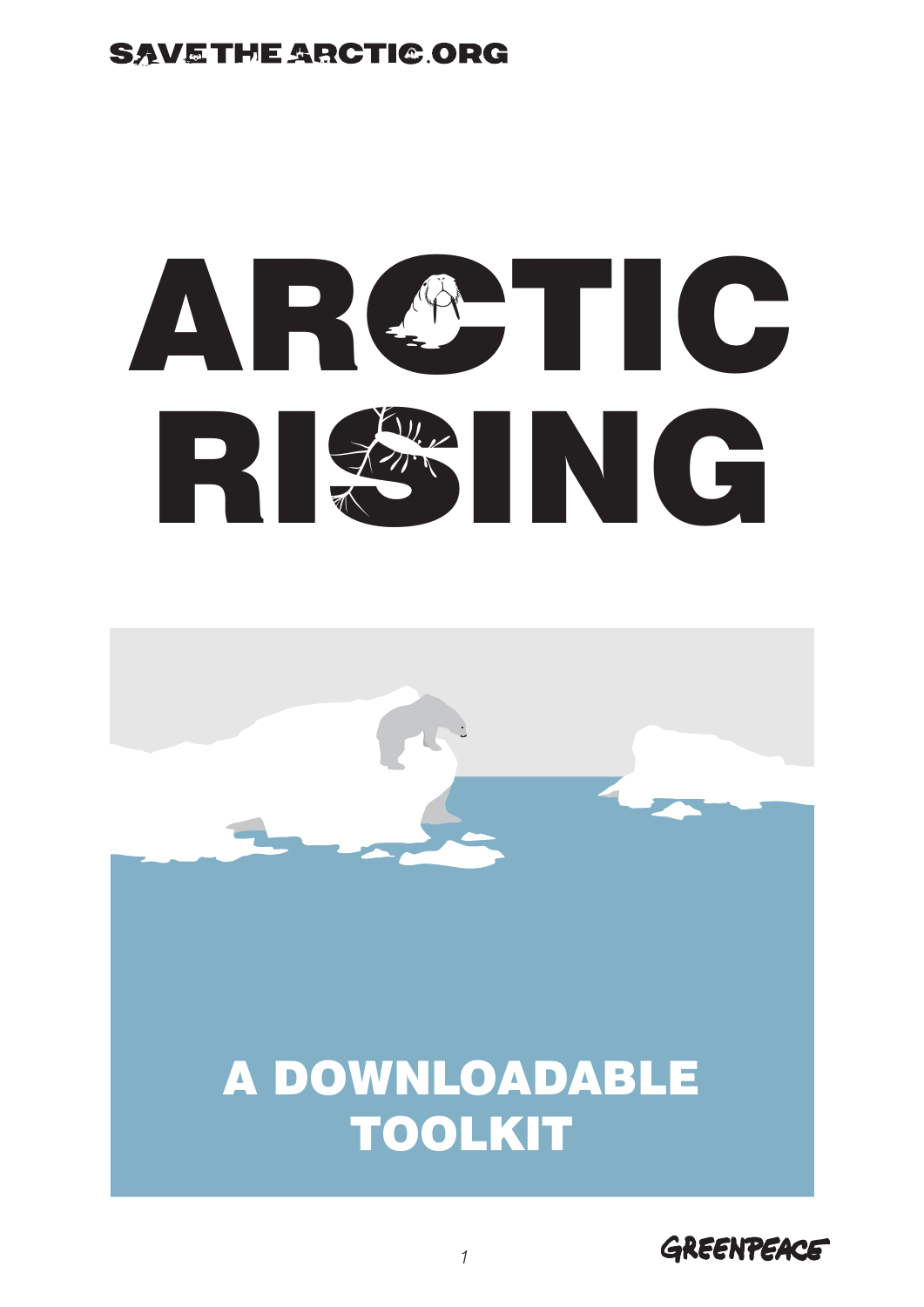To protect the Arctic we need to mobilise millions of people around the world. Together we need to create a global outcry that tells governments and corporations that this greed exploiting the Arctic has to stop, and we will stop it.

To succeed, we need you to do more.

That means using your ideas to engage and inspire those around you to join and unite in this movement.

You can do it – everyone has something to offer. There are thousands around the world who will do it with you. Below are some ideas to get you started.

# Recruiter / Communicator

Help build a movement of millions. The single most useful thing you can do is get everyone you know (and you don't know) to join the campaign to Save the Arctic.

- • Use the *share* buttons on your Arctic Rising page to recruit your friends and family into the campaign
- Print off the last page of this package a use it to *sign up your friends*, people in your neighbourhood, office, university or school.
- • Organise a local event to recruit people to the campaign (e.g. a stall at the local fete, a pub quiz, perhaps a film night). Deliver a presentation to your local hobby group, or a teach-in at your college and *ask everyone* to fill in your signup form.
- • Go to *http://rising.savethearctic.org/ recruit* upload the signups from your form and earn points for everyone who joins!







### **Contents**

- 2. Recruiter / Communicator
- 3. Fundraiser
- 3. Designer / Maker
- 4. Artist / Musician
- 4. Protestor / Activist
- 5. Filmmaker / Photographer
- 5. Writer / Poet
- 6. Coder / Hacker
- 6. Organiser / Coordinator
- 7. Uploading your creation!
- 8. Signup your friends and family!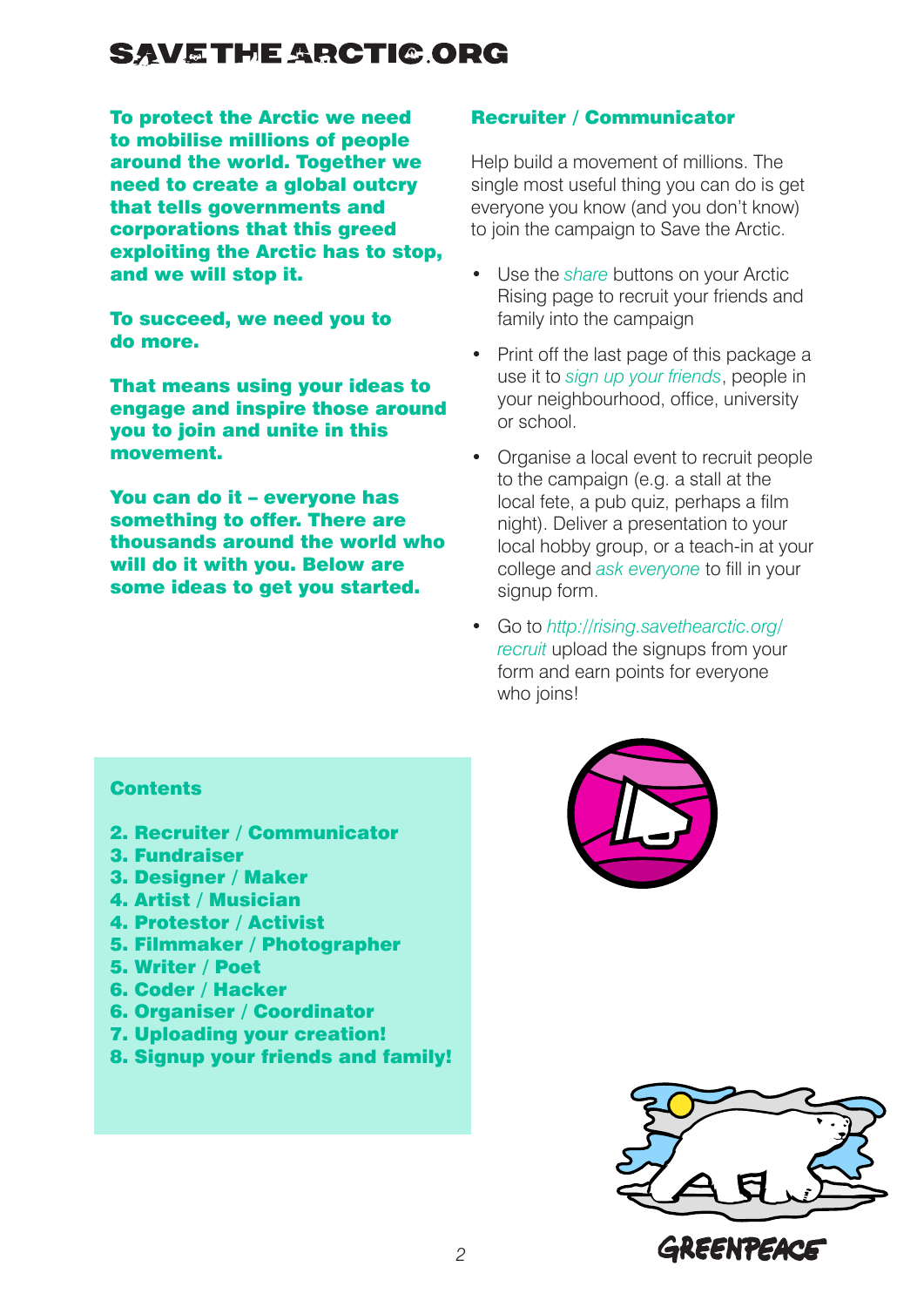### Fundraiser

Raise cash to counter the \$billions of the oil companies. Sell your unwanted clutter, organise an event (e.g. a film night, gig or quiz), charge for entry and donate the money to Save The Arctic. Take part in a sponsored event or organise one. Organise your own local Arctic fete or fair with friends, charge for stalls, entry and the bar. Here are some more ideas:

- *Happy feet:* run a marathon (or a half) dressed as your Arctic animal. We would love to see a pod of narwhals winning by a tusk! (In fact \*hint\* we might just pay to see it!)
- • *Iceberg bake off:* bake iceberg shaped cakes and flog them to your neighbours in exchange for donations. This could work in your neighbourhood or as a neat little sideline at bigger fundraising events.
- • *Feeling long in the tooth?* Prove you're never too old for double-entendres and hold a who's got the longest tusk fancy dress party. \$5 entry, proceeds to Greenpeace (thank you!) winner gets to lead the parade around your neighbourhood. It's a congo: do do dooo com'on and save the arctic... do do doo save the artic today... etc

### Designer / Maker

Use your creativity to inspire. Design pictures, stencils, infographics, costumes or banners. Create images that will spur us into action to stop the oil companies and governments looking to carve up the Arctic. You can design on your computer, with a pencil and paper away from the screen or get crafty with fabric. Just remember, the brush is mightier than the drill.

Upload a picture of your creation and earn points every time someone \*likes\* your work. Here are some ideas of things to create:

- Map out an infographic that visualises the way the Arctic enables the Planet to keep its cool – we expect you'll get *extra points for factoids* about Arctic foxes and other Arctic creatures.
- • Design and *make an owl costume* and film a friend flapping casually past your local gas station.
- Plan a guerilla ad campaign, cheekily *subvert a big brand* and then photoshop your ad onto billboards and hoardings.
- Your *idea!*

• *Your idea!*





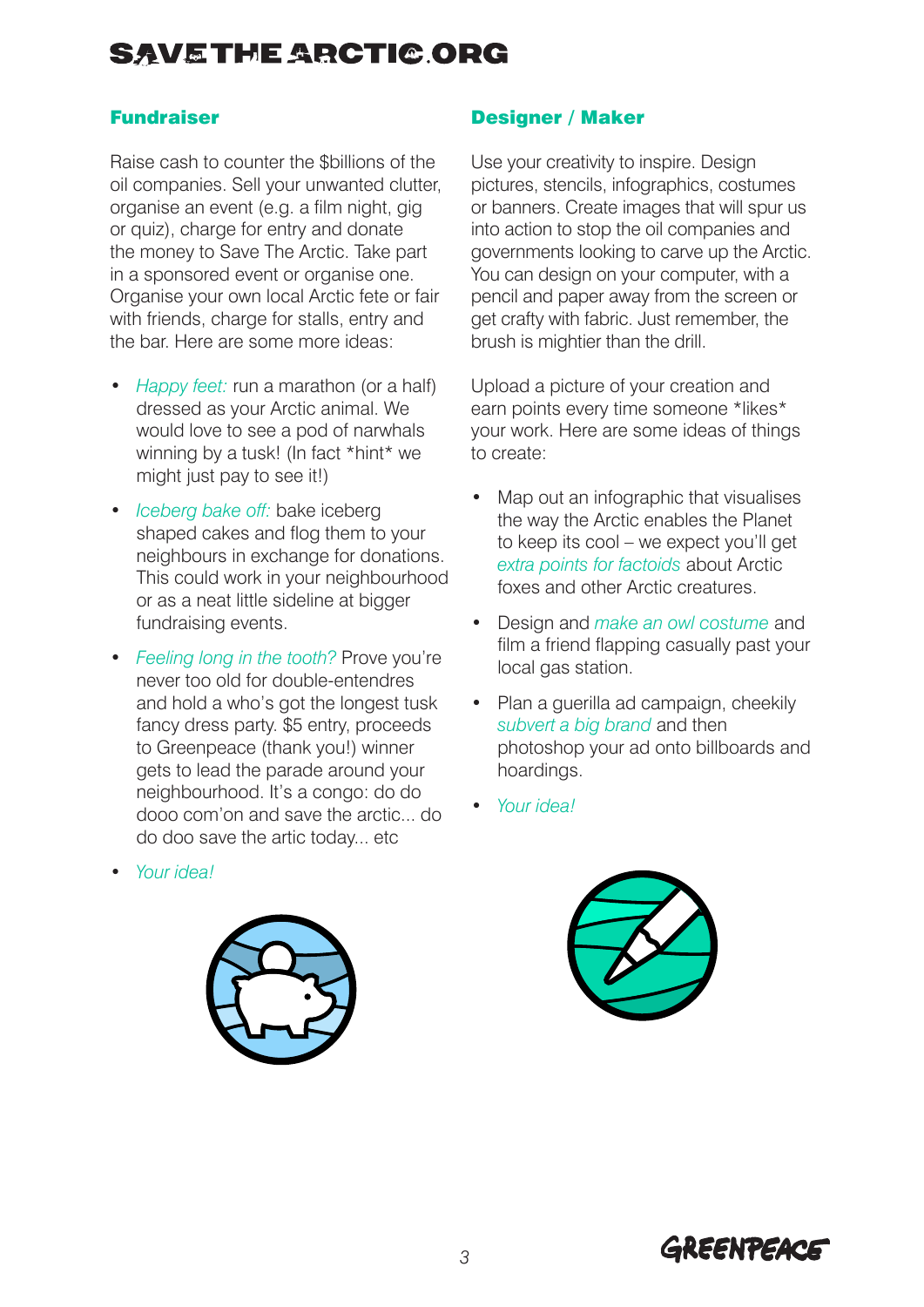# Artist / Musician

Write something, play something, sing something – either on your own or in a group. Drown out the sound of drilling with your own music.

Record yourself (film it if you can) and upload it. Earn points every time someone \*likes\* your creation.

- • *It's closer than you think:* imagine what the view from your window would look like if it was made entirely of ice. Paint us a picture of your world view.
- • Think about *the noise that ice makes* as it melts. Translate those eerie pops and crackles into shapes for a sculpture, or perhaps a piece of performance art. We found this inspiring
- • *Go with the floe:* sample something that sounds like this and drop it into a dubstep masterpiece (or whatever the cool kids are stepping to these days – you know who you are).
- • *Your idea!*



# Protestor / Activist

Think about the threats facing the Arctic and turn your anger into nonviolent direct action. Think about your topline message. Think about who you want to say it to. Get some friends together and get creative about how you're going to deliver your message.

- Make some placards, maybe a banner, think up some chants and head down to your local garage to let everyone know – including passers by – we have to Save the Arctic, not destroy it. We find *it helps if someone dresses like a polar bear :)*
- Find out about talks and lectures being hosted, supported or featuring Shell or other big oil companies. Think up some clever questions about why they're drilling for oil in the Arctic and whether they care about the planet. *Dress like a delegate, get a seat and demand answers.* Or just start chanting 'save the arctic.' Make sure you take a friend to film it.
- Find out where your local big oil business operates from. Dress like you *mean business, head down and ask for a meeting!* Your agenda is: save the Arctic. Be sure to minute the meeting (a smartphone video will do it).
- Your *idea!*

*Make sure you take pictures and upload them – the Rising will reward you with points.*



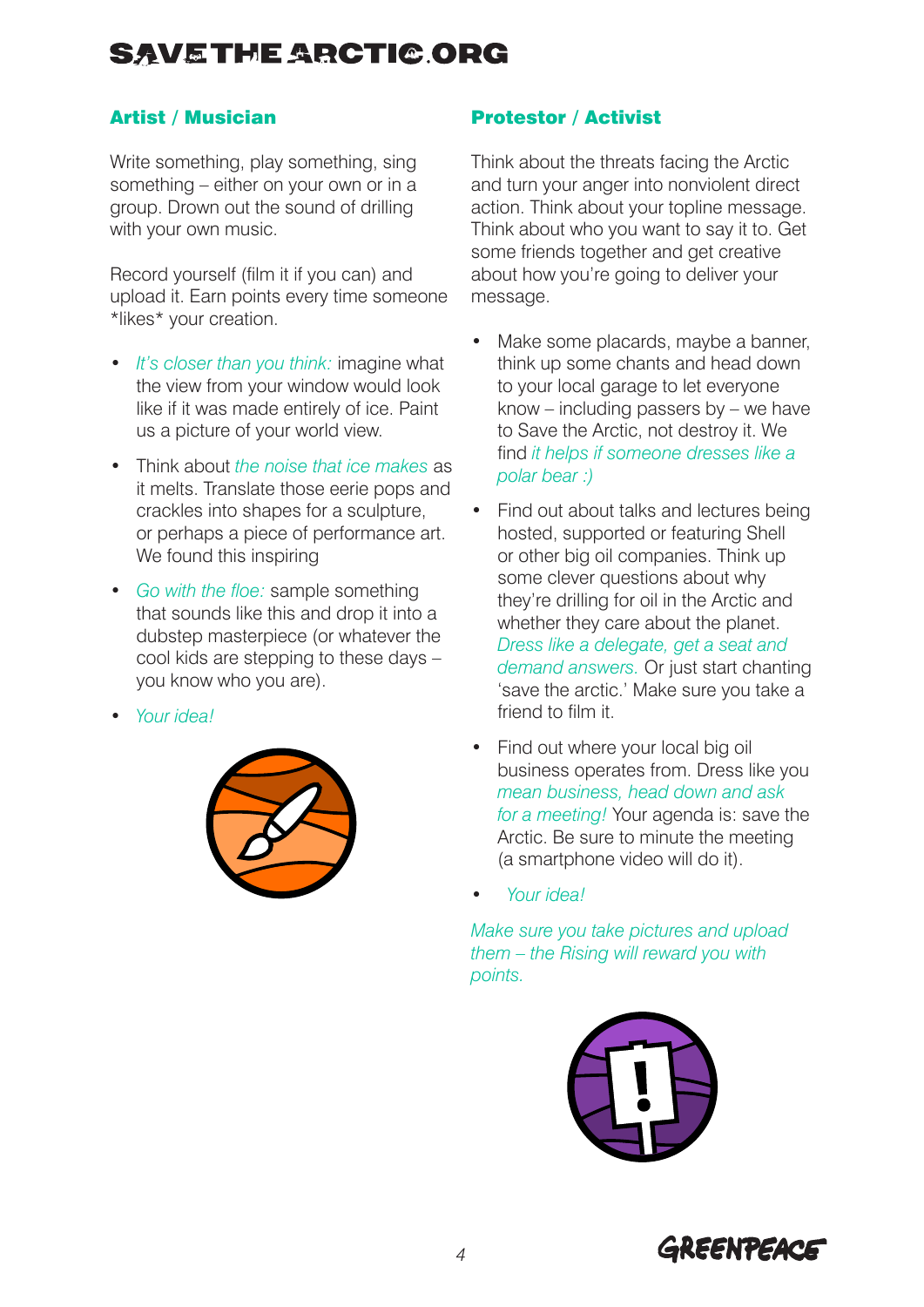### Filmmaker / Photographer

The oil companies have £billions in their advertising budgets but we need your creativity to ensure our message is seen by millions. Create the next viral video about the Arctic – and the threats facing it – and you'll be making a huge impact in the campaign. Film it on your phone, use your webcam, make an animation – the medium doesn't matter – it's your creativity that will make this a success.

Upload your film and we'll share it with thousands – and the Rising will reward you with points.

- • *Project voxpop:* "If you were an Arctic animal, which one would you be and why?"
- • Find a video of a *well-known politician* in your country making a speech – dub over his words with what you think he ought to be saying. \*Hint\*: "Save the Arctic".
- • *Guess who:* take a portrait (it could be a self-portrait) of an Arctic defender with a cryptic item that represents their collective: eg, Here I am with a copy of the Beatles' Magical Mystery Tour album, who am I? *[ANSWER: I am the Walrus]*

Writer / Poet

Unleash your inner Bard. The beauty of your words could make thousands sit up and take notice of what's happening to the Arctic. So get thinking and pen some words to inspire millions.

Upload your poem or tell your story (or film yourself reading it) and we'll share it far and wide – and the Rising will reward you with points. Here are some exercises to prompt your muse:

- Deep: how does it feel when you *look north* and know that your name is planted at the top of the world at the bottom of the ocean? I bet Hamlet would have something to say about it! Write a one-man play about your inner journey.
- Look at the clustering sad shapes of disappearing sea ice make a poem that captures this *bittersweet beauty*. Something rhythmic.
- Your challenge: you can't say 'white' or 'iridescent' or 'sparkle' now pen a piece of *flash fiction* about a polar bear in the Arctic.
- Your *idea!*







**GREENPEA**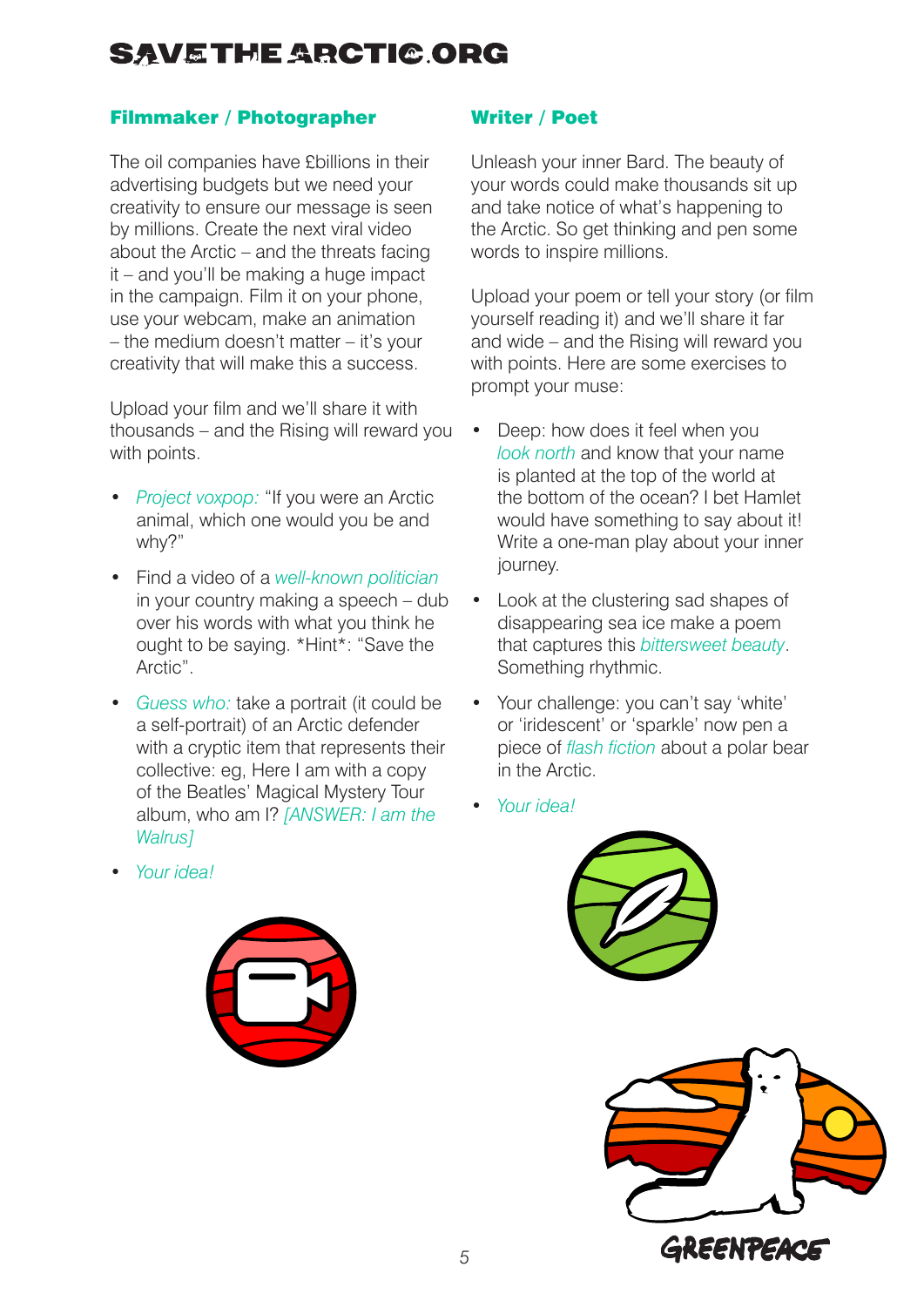# Coder / Hacker

Create the digital threads to our community and use your programming skills to undermine plans to carve up the Arctic.

- • *Create an interactive visualisation*  or infographic inspiring people to get involved.
- • *Write a script for a Twitter bot* that gives live updates on the extent of the Arctic sea ice… in ice cubes.
- • *Craft an online game* that everyone will want to play pitting the oil drillers against the Rising.
- • *Create a hologram body-double* of oil company CEOs – this time with a conscience – so we can swap them in for the real thing (ok, this is getting a bit sci-fi).
- • *Your idea!*

*Upload screenshots - with links - to your creation and we'll share it with thousands. The Rising will reward you with points.*



# Organiser / Coordinator

You've done some of the above, but your skill is in finding and organising others.

- • Organise an *event* where your friends can recruit others, or fundraise for the campaign.
- Facilitate a gathering of creative designers / makers, artists / musicians, filmmakers / photographers, writers / poets and help *showcase* their work.
- • Setup and *coordinate* a local group of protestors / activists, network with others and help make larger events happen.
- Develop your own communication and organisation tools, setup email lists and *organise* local meetings, identify other organisers and build your own Arctic Defender – or Walrus network.



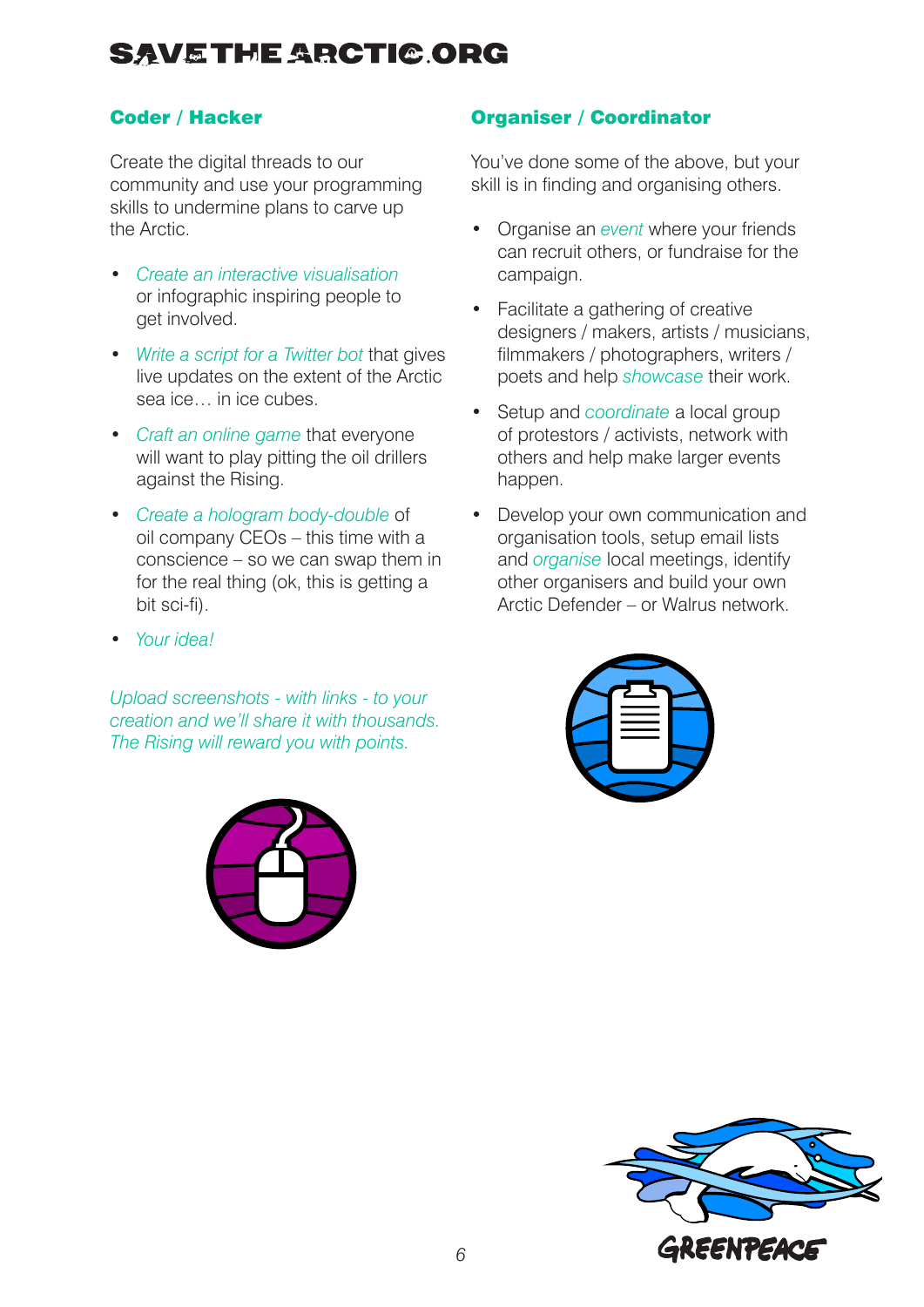# Uploading your creation!

Don't forget to share your activity with the Arctic rising. Here's how...

# Uploading photos

- 1. Log in to the Arctic Rising here: *rising.savethearctic.org*
- 2. Visit *http://rising.savethearctic.org/upload*
- 3. Select the files of your photos
- 4. Hit submit!
- 5. In a few short moments your creation will be in the Rising and people will reward you with points!

# Uploading video

- 1. Visit *youtube.com* and follow the instructions to upload your film to YouTube
- 2. Visit *http://rising.savethearctic.org/upload*
- 3. Paste a link to your film *(e.g. http://youtube.com/somefilm)*
- 4. Hit submit!
- 5. In a few short moments your creation will be in the Rising and people will reward you with points!